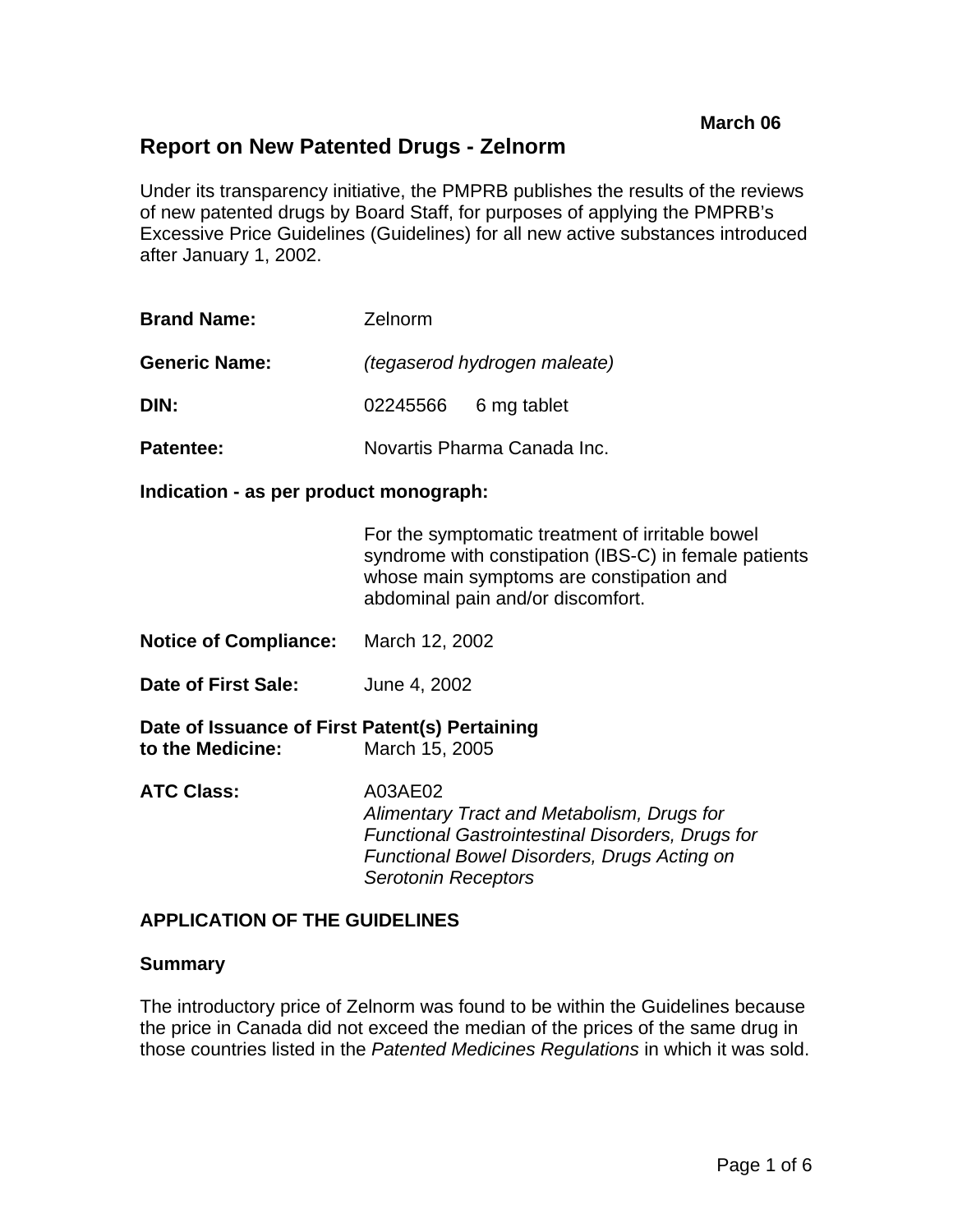## **Scientific Review**

The PMPRB's Human Drug Advisory Panel (HDAP) recommended that Zelnorm be reviewed as a category 3 new medicine (provides moderate, little or no therapeutic advantage over comparable medicines).

The Therapeutic Class Comparison (TCC) test of the Guidelines provides that the price of a category 3 new drug product cannot exceed the prices of other drugs that treat the same disease or condition. Comparators are generally selected from among existing drug products in the same 4th level of the Anatomical Therapeutic Chemical (ATC) System that are clinically equivalent in addressing the approved indication. See the PMPRB's *Compendium of Guidelines, Policies and Procedures* for a more complete description of the Guidelines and the policies on TCCs.

The HDAP identified Dicetel (pinaverium bromide), Modulon (trimebutine maleate), Levsin (hyoscyamine sulfate) and Bentylol (dicyclomine HCl) as appropriate comparators as they treat a variety of symptoms related to irritable bowel syndrome with constipation. However as these agents are dosed on an as needed (prn) basis versus the daily compulsory dosing of Zelnorm, the HDAP could not identify a comparable dosage regimen.

## **Price Review**

Under the Guidelines, the introductory price of a new category 3 drug product will be presumed to be excessive if it exceeds the prices of all of the comparable drug products in the TCC test, or if it exceeds the prices of the same medicine in the seven countries listed in the *Patented Medicines Regulations*. The Guidelines further state that when it is inappropriate or impossible to conduct a TCC test, Board Staff will give primary weight to the median of the international prices identified in an International Price Comparison (IPC) test. See the PMPRB's *Compendium of Guidelines, Policies and Procedures* for a more complete description of the Guidelines.

As the HDAP did not recommend a comparable dosage regimen in this case, in accordance with the Guidelines, primary weight was given to the median of the international prices.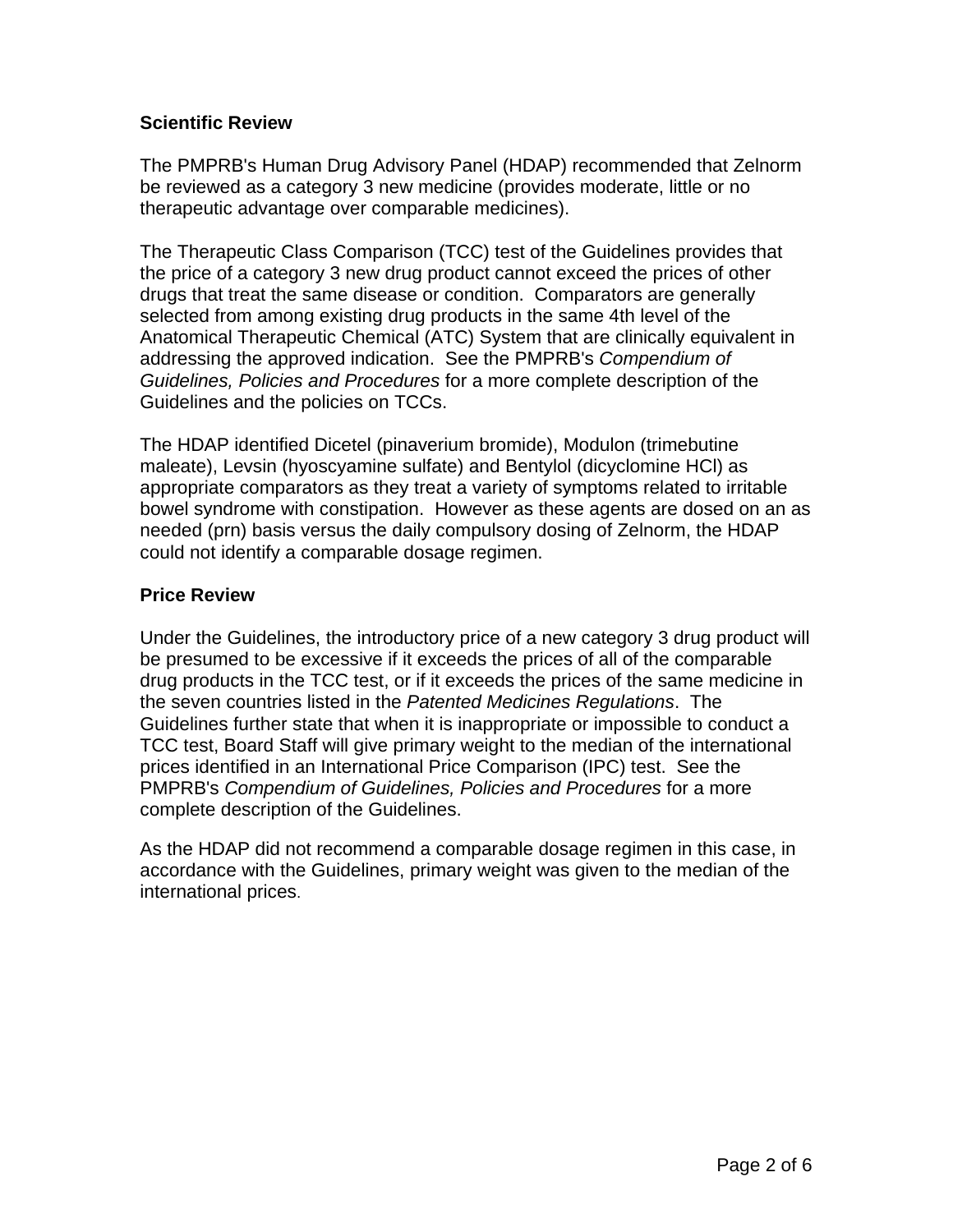| <b>Country</b>       | Price per tablet (CDN\$) |
|----------------------|--------------------------|
| Canada               | \$2.0000                 |
| Switzerland          | \$1.0068                 |
| <b>United States</b> | \$3.0495                 |
| International Median | \$2.0282                 |

### **Introductory period (July to December 2002)**

**Canada**: PPS July 2002

**Switzerland**: Medwin Web site, December 2002

**United States**: Federal Supply Schedule (FSS), December 2002

The Guidelines provide that when a medicine is sold in fewer than five countries at the time of its introduction, the introductory price will be treated as the interim benchmark price. The interim benchmark price may be reviewed at the end of three years or when the medicine is sold in at least five countries, whichever comes first. At introduction, Zelnorm was sold in two countries. Zelnorm continued to be sold in two countries at the end of three years and the price continued to be within the Guidelines.

*Where comparators and dosage regimens are referred to in the Summary Reports, they*  have been selected by the PMPRB Staff and the HDAP for the purpose of carrying out *the PMPRB's regulatory mandate, which is to review the prices of patented medicines sold in Canada to ensure that such prices are not excessive. The publication of these reports is also part of the PMPRB's commitment to make its price review process more transparent.* 

*The information contained in the PMPRB's Summary Reports should not be relied upon for any purpose other than its stated purpose and is not to be interpreted as an*  endorsement, recommendation or approval of any drug nor is it intended to be relied *upon as a substitute for seeking appropriate advice from a qualified health care practitioner.* 

#### **References – Zelnorm**

- 1. Anon. Evidence-based position statement on the management of irritable bowel syndrome in North America. Am J Gastroenterol 2002;97(11 suppl):S15.
- 2. Bergmann K. Letters to the editor. J of Clin Pharma and Therapeut. 2003;28:151-153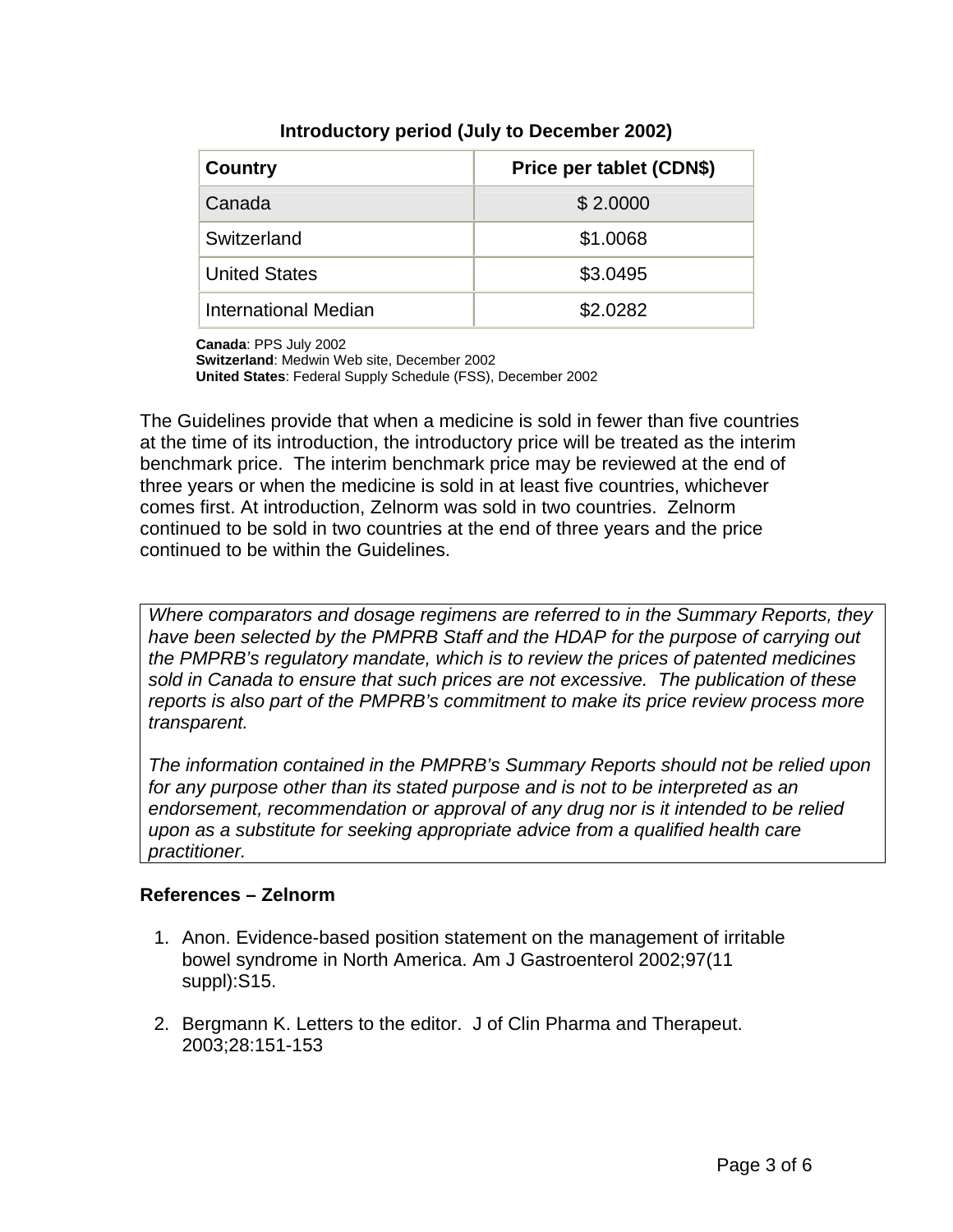- 3. Brandt LJ, Bjorkman D, Fennerty MB, et al. Systematic review on the management of irritable bowel syndrome in North America. Am J Gastroenterol 2002:97(11 suppl):S7-26.
- 4. Camilleri M. Review article: tegaserod. Aliment Pharmacol Ther 2001; 15:277-289.
- 5. Corazza GR, Vaira D, Milletti S et al. Controlled clinical evaluation of pinaverium bromide and trimebutine in functional disorders of the colon. Acta Ther 1983;9:383-9.
- 6. Delmont J. Interet de l'adjonction d'un antispasmodique musculotrope au traitement des constipations douloureuses des colopathies fonctionelles par le son. Med Chir Dig 1981;10:365-70.
- 7. Di Simone A, Plaitano G, Politi C. Il brumo di pinaverina nel trattamento del colon irritabile. Min Diet Gastroenterol 1981;27:579-84.
- 8. Dubarry JJ, Quinton A. Short term action of pinaverium bromide in esophagitis, gastro-duodenitis and functional disease of the colon. Bordeaux Med 1977;10:1457-1459.
- 9. Fidelholtz J, Smith W, Rawls J et al. Safety and tolerability of tegaserod in patients with irritable bowel syndrome and diarrhea symptoms. Am J Gastroenterol 2002;97(5):1176-81.
- 10. Greco AM. Diagnosis and management of irritable bowel syndrome. US Pharmacist 2003;28(7):85-92.
- 11. Horwitz BJ, Fisher RS. The irritable bowel syndrome. N Engl J Med 2001;344(24):1846-50.
- 12. Jones BW, Moore DJ, Robinson SM, Song F. A systematic review of tegaserod for the treatment of irritable bowel syndrome. J Clin Pharm Thera 2002;27:343-52.
- 13. Kellow et al. An Asia-Pacific, double blind, placebo controlled randomised study to evaluate the efficacy, safety, and tolerability of tegaserod in patients with irritable bowel syndrome. Gut 2003;52:671-676
- 14. Lacy E et al. Tegaserod a new 5-HT4 Agonist. Gastroenterol 2002;34(1):27-33.
- 15. Levy C, Charbonnier A, Cachin M. Bromure de pinaverium et colopathie fonctionelle: Etude a double insu. Sem Hop Paris Therap 1977;53:372-4.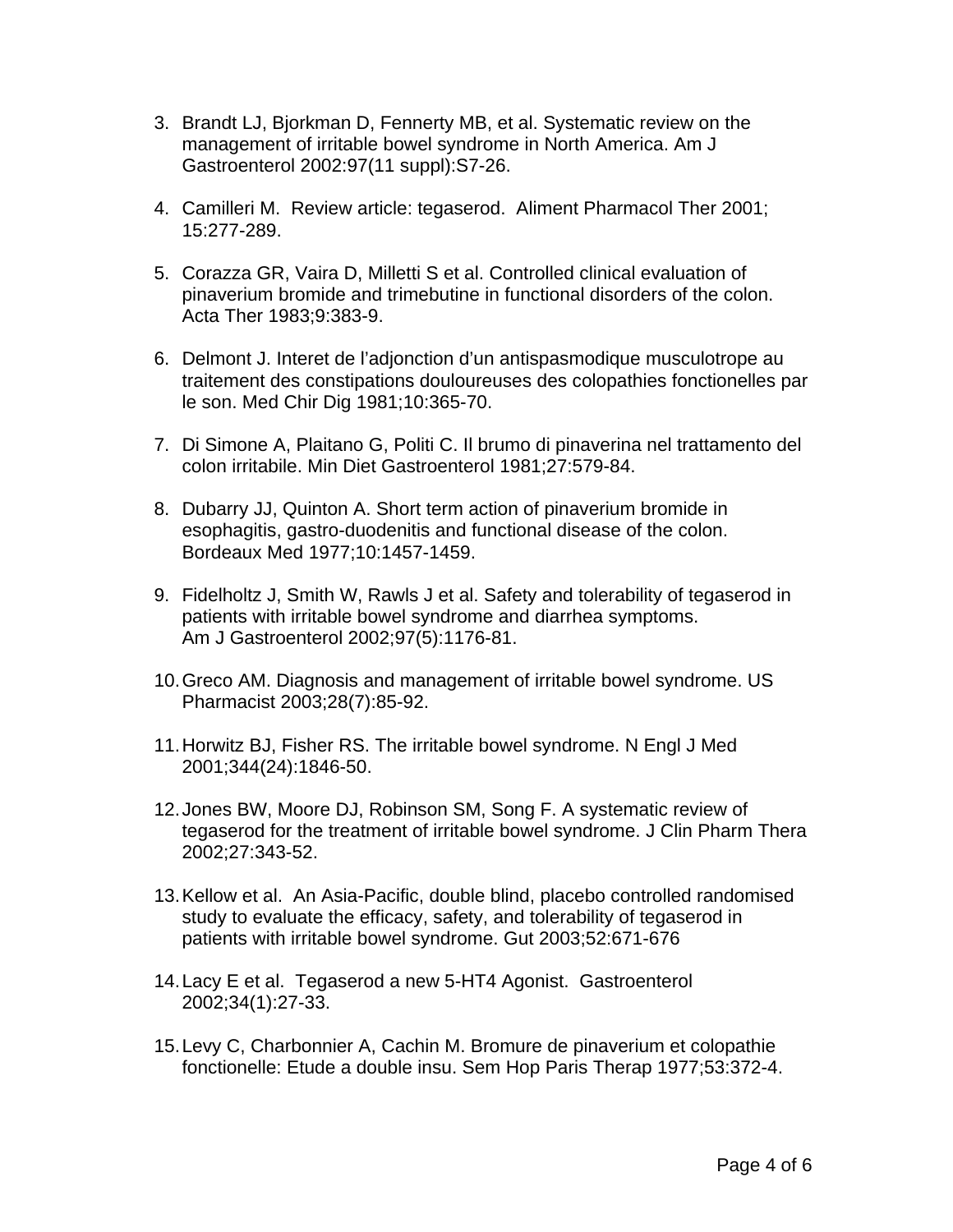- 16. Mertz HR. Irritable bowel syndropme, review article. N Engl J Med 2003; 349:2136-46.
- 17. Moyrand H. Action du Dicetel dans la colopathie fontionelle. Etude multicentrique en ouvert chez les malades ambulatoires. Med Chir Dig 1981;10:445-53.
- 18. Muller-Lissner SA et al. Tegaserod, a 5-HT4 receptor partial agoinst, relieves symptoms in irritable bowel syndrome patients with abdominal pain, bloating and constipation. Aliment Pharmacol Ther 2001;15:1655-1666.
- 19. Noel B. Estudio multicentrico del brumoro de pinaverio en sindrome de colon irritable (SCI) llevado a cabo en Mexico. Invest Medica Intern 1988;15:190-6.
- 20. Novick et al. A randomized, double blind, placebo controlled trial of tegaserod in female patients suffering from irritable bowel syndrome with constipation. Aliment Pharmacol Ther 2002;16:1877-1888.
- 21. Prather CM, Camilleri M, Zinsmeister AR, et al. Tegaserod accelerates orocecal transit in patients with constipation-predominant irritable bowel syndrome. Gastroenterol 2000; 118:463-8.
- 22. Product Monograph of Dicetel. Electronic CPS 2004.
- 23. Product Monograph of Modulon. Electronic CPS 2004.
- 24. Product Monograph of Zelnorm, Novartis Pharmaceuticals, dated February 27, 2002
- 25. Spiller R. Problems and challenges in the design of irritable bowel syndrome clinical tials: experience from published trials. Am J Med 1999; 107(5A):91S-97S.
- 26. Talley NJ. Pharmacologic therapy for the irritable bowel syndrome. Am J Gastroenterol 2003;98(4):750-8.
- 27. Tougas et al. Long term safety of tegaserod in patients with constipationpredominant irritable bowel syndrome. Aliment Pharmacol Ther 2002; 16: 1701-1708.
- 28. The American College of Gastroenterology Functional Gastrointestinal Disorders Task Force. Am J Gastro 2002;97(11), Suppl: S1-S5.